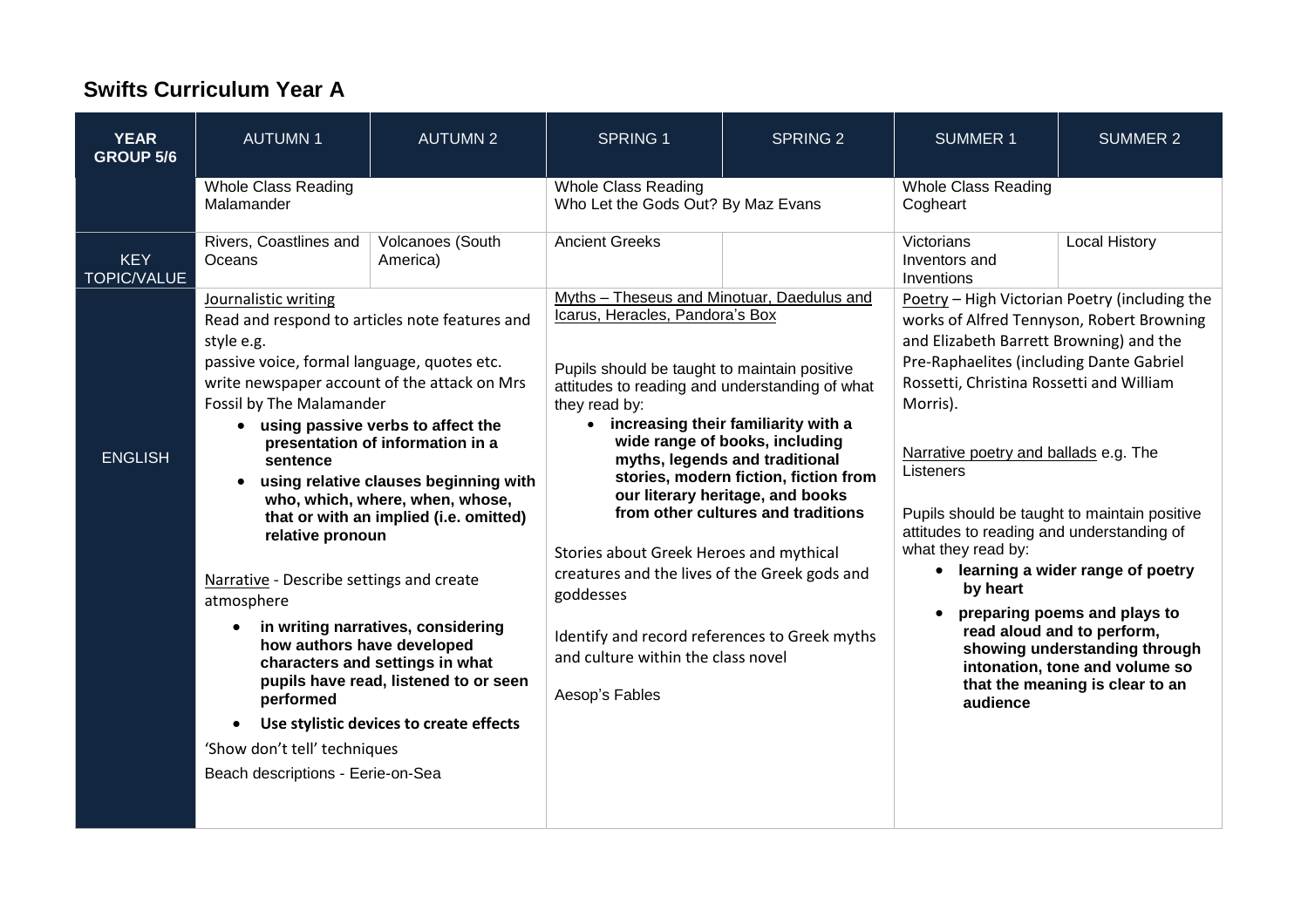| <b>YEAR</b><br><b>GROUP 5/6</b> | <b>AUTUMN1</b>                                                                                                                                                                                                                                                                                                                                                                                                                                  | <b>AUTUMN 2</b>                                                                                                                                                                                                              | <b>SPRING 1</b>                                                                                          | <b>SPRING 2</b>                                                                                                                                                                                                    | <b>SUMMER 1</b>                                                                                                                                                                                                                                                                                                                                                                                                                                                                                                                                         | <b>SUMMER 2</b> |
|---------------------------------|-------------------------------------------------------------------------------------------------------------------------------------------------------------------------------------------------------------------------------------------------------------------------------------------------------------------------------------------------------------------------------------------------------------------------------------------------|------------------------------------------------------------------------------------------------------------------------------------------------------------------------------------------------------------------------------|----------------------------------------------------------------------------------------------------------|--------------------------------------------------------------------------------------------------------------------------------------------------------------------------------------------------------------------|---------------------------------------------------------------------------------------------------------------------------------------------------------------------------------------------------------------------------------------------------------------------------------------------------------------------------------------------------------------------------------------------------------------------------------------------------------------------------------------------------------------------------------------------------------|-----------------|
|                                 | Short story involving finding mysterious box<br>washed up on the shore<br>The Lighthouse Short Video from Literacy<br>Shed - use to write effective setting, building<br>tension and creating atmosphere<br><b>Persuasive writing</b><br>identifying the audience for and<br>$\bullet$<br>purpose of the writing, selecting the<br>appropriate form and using other<br>similar writing as models for their<br>own<br>Write leaflets advertising |                                                                                                                                                                                                                              | Narrative Write own version of Greek Myth<br>Children should be taught to draft and write by:<br>meaning | selecting appropriate grammar and<br>vocabulary, understanding how such<br>choices can change and enhance                                                                                                          | Pupils should be taught to maintain positive<br>attitudes to reading and understanding of<br>what they read by:<br>• increasing their familiarity with a<br>wide range of books, including<br>myths, legends and traditional<br>stories, modern fiction, fiction<br>from our literary heritage, and<br>books from other cultures and<br>traditions<br>Learn by heart- Victorian poems for<br>children: Jabberwocky' by Lewis Carroll, or<br><b>Edward Lear's The Jumblies</b><br>The Tyger - William Blake<br>From a Railway Carriage - RL<br>Stevenson |                 |
|                                 |                                                                                                                                                                                                                                                                                                                                                                                                                                                 |                                                                                                                                                                                                                              | paragraphs                                                                                               | in narratives, describing settings,<br>characters and atmosphere and<br>integrating dialogue to convey<br>character and advance the action<br>using a wide range of devices to<br>build cohesion within and across |                                                                                                                                                                                                                                                                                                                                                                                                                                                                                                                                                         |                 |
|                                 | Seegol's Diner                                                                                                                                                                                                                                                                                                                                                                                                                                  |                                                                                                                                                                                                                              | <b>Personal Writing - Diaries</b>                                                                        |                                                                                                                                                                                                                    |                                                                                                                                                                                                                                                                                                                                                                                                                                                                                                                                                         |                 |
|                                 | The Grand Nautilus Hotel<br>Narrative<br>Pupils should be taught to maintain positive<br>attitudes to reading and understanding of what                                                                                                                                                                                                                                                                                                         |                                                                                                                                                                                                                              | Describe tone, language, purpose of diary<br>fact and opinion                                            | distinguish between statements of                                                                                                                                                                                  |                                                                                                                                                                                                                                                                                                                                                                                                                                                                                                                                                         |                 |
|                                 |                                                                                                                                                                                                                                                                                                                                                                                                                                                 |                                                                                                                                                                                                                              | retrieve, record and present<br>information from non-fiction<br>summarise the main ideas drawn           |                                                                                                                                                                                                                    | The Listeners - Walter De La Mare                                                                                                                                                                                                                                                                                                                                                                                                                                                                                                                       |                 |
|                                 | they read by:                                                                                                                                                                                                                                                                                                                                                                                                                                   | • increasing their familiarity with a<br>wide range of books, including<br>myths, legends and traditional<br>stories, modern fiction, fiction from<br>our literary heritage, and books from<br>other cultures and traditions | and purposes<br>Write entries from p.o.v of main character, Elliot                                       | from more than one paragraph,<br>Write in a variety of genres and forms,<br>taking account of different audiences                                                                                                  | See selection at:<br>https://www.bbc.co.uk/teach/school-<br>radio/english-ks2-classic-poetry-1-talking-<br>poetry/z6v247h<br>Choose poem to turn into narrative e.g<br>facing up to the Jabberwocky, or meeting the<br>Tiger in the middle of the forest                                                                                                                                                                                                                                                                                                |                 |
|                                 | Traditional Tales: Three Wishes story using the<br>theme of 'Be careful what you wish for'<br>(Linked to dire consequences of Captain K's<br>wish)                                                                                                                                                                                                                                                                                              |                                                                                                                                                                                                                              |                                                                                                          |                                                                                                                                                                                                                    |                                                                                                                                                                                                                                                                                                                                                                                                                                                                                                                                                         |                 |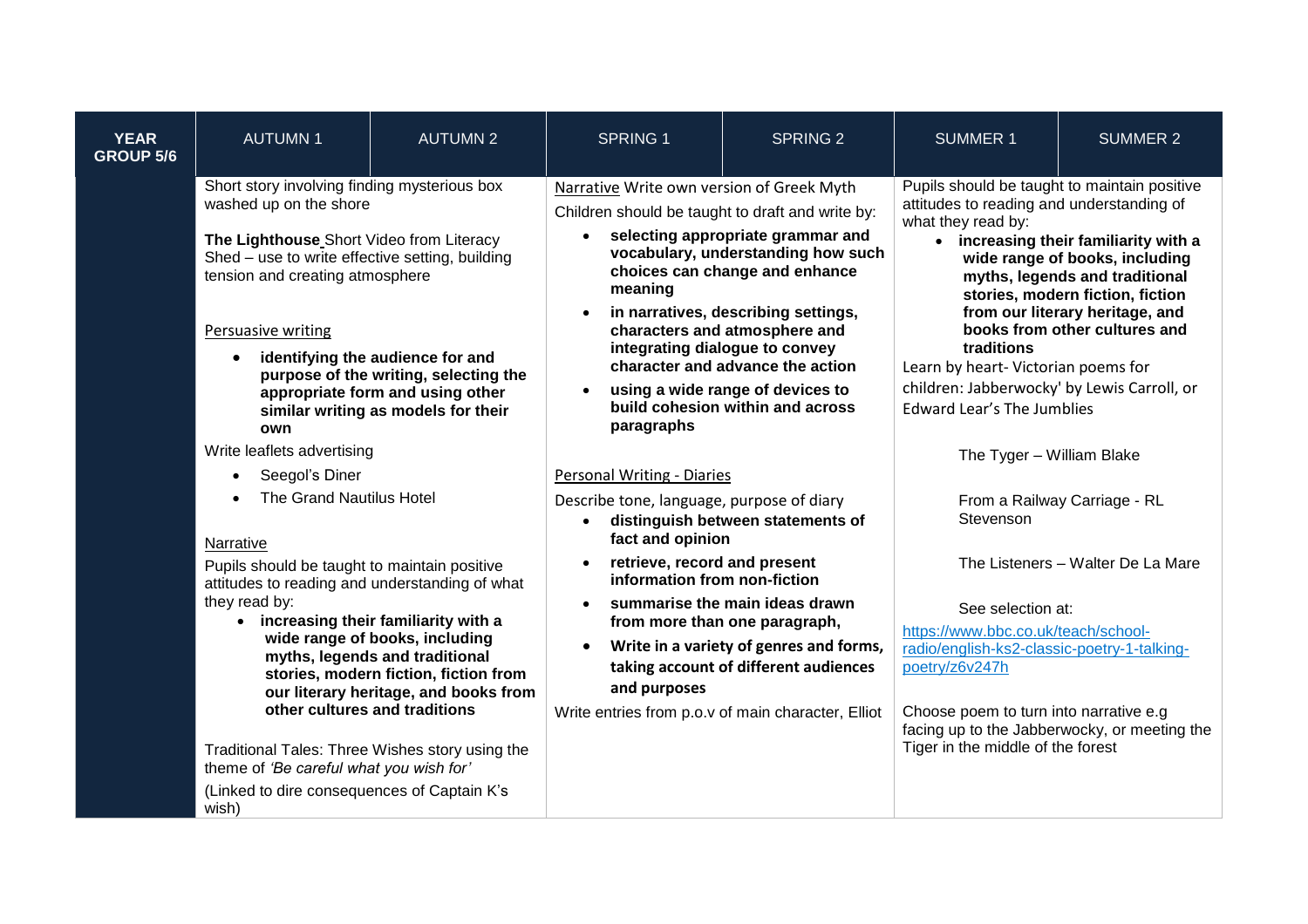| <b>YEAR</b><br><b>GROUP 5/6</b> | <b>AUTUMN1</b>                                                                                                                                                                                                                                                                                                               | <b>AUTUMN 2</b> | <b>SPRING 1</b>                                                                                                                                                                                                                                                                                   | SPRING 2 | SUMMER 1                                                                                                                                                                                                                                                                                                                                                             | SUMMER 2 |  |
|---------------------------------|------------------------------------------------------------------------------------------------------------------------------------------------------------------------------------------------------------------------------------------------------------------------------------------------------------------------------|-----------------|---------------------------------------------------------------------------------------------------------------------------------------------------------------------------------------------------------------------------------------------------------------------------------------------------|----------|----------------------------------------------------------------------------------------------------------------------------------------------------------------------------------------------------------------------------------------------------------------------------------------------------------------------------------------------------------------------|----------|--|
| <b>ENGLISH</b>                  | Non-fiction- presenting information for<br>Geography/Topic book having<br>discussed/researched subjects e.g. Rivers and<br>coastlines and Sea creatures<br>using further organisational and<br>presentational devices to structure<br>text and to guide the reader [for<br>example, headings, bullet points,<br>underlining] |                 | Non-fiction- presenting information for History<br>book having discussed/researched subjects e.g.<br><b>Ancient Olympics</b><br>using further organisational and<br>presentational devices to structure<br>text and to guide the reader [for<br>example, headings, bullet points,<br>underlining] |          | Non-fiction- presenting information for<br>History book having discussed/researched<br>subjects e.g. Inventions/Industrial<br>Revolution and lives of the rich and poor in<br>Victorian Britain<br>using further organisational and<br>presentational devices to<br>structure text and to guide the<br>reader [for example, headings,<br>bullet points, underlining] |          |  |
|                                 | Children should be taught to evaluate and edit by:<br>assessing the effectiveness of their own and others' writing<br>proposing changes to vocabulary, grammar and punctuation to enhance effects and clarify meaning<br>proof-read for spelling and punctuation errors                                                      |                 |                                                                                                                                                                                                                                                                                                   |          |                                                                                                                                                                                                                                                                                                                                                                      |          |  |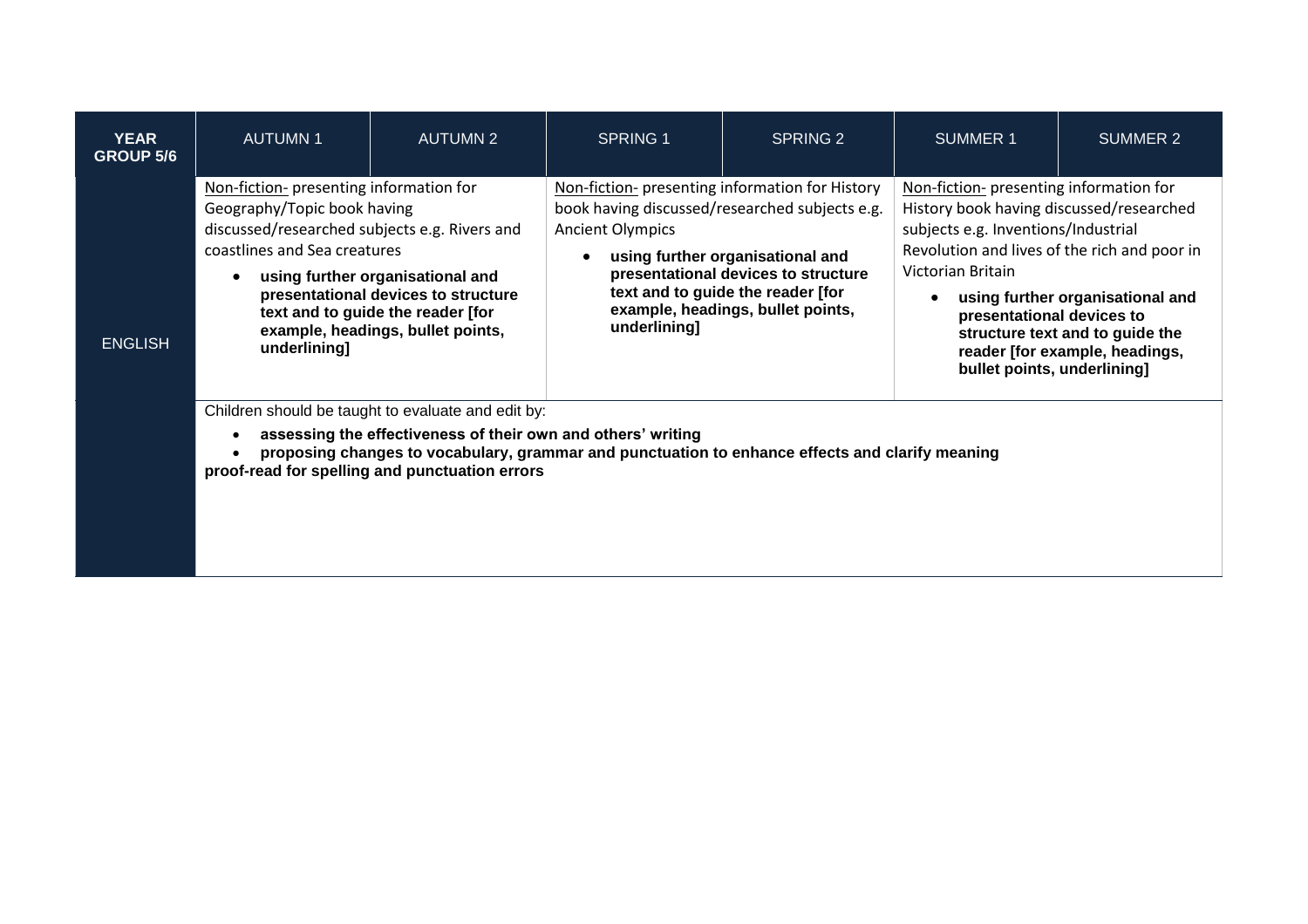| <b>YEAR</b><br><b>GROUP 5/6</b> | <b>AUTUMN1</b>                                                                                                                                                                                                                                                                                                                                                                                                                                                                                 | <b>AUTUMN 2</b>                                                                                                                                                                                                                                                                                                                                                                                                                                                                                                                                                                   | <b>SPRING 1</b>                                                                                                                                                                                                                                                                                                                                                                                                                                                                                                                 | <b>SPRING 2</b>                                                                                                                                                                                                                                                                                                                                                                                                                                                                                                                                                                       | <b>SUMMER 1</b>                                                                                                                                                                                                                                                                                                                                                                                              | <b>SUMMER 2</b>                                                                                                                                                                                                                                                                                                        |
|---------------------------------|------------------------------------------------------------------------------------------------------------------------------------------------------------------------------------------------------------------------------------------------------------------------------------------------------------------------------------------------------------------------------------------------------------------------------------------------------------------------------------------------|-----------------------------------------------------------------------------------------------------------------------------------------------------------------------------------------------------------------------------------------------------------------------------------------------------------------------------------------------------------------------------------------------------------------------------------------------------------------------------------------------------------------------------------------------------------------------------------|---------------------------------------------------------------------------------------------------------------------------------------------------------------------------------------------------------------------------------------------------------------------------------------------------------------------------------------------------------------------------------------------------------------------------------------------------------------------------------------------------------------------------------|---------------------------------------------------------------------------------------------------------------------------------------------------------------------------------------------------------------------------------------------------------------------------------------------------------------------------------------------------------------------------------------------------------------------------------------------------------------------------------------------------------------------------------------------------------------------------------------|--------------------------------------------------------------------------------------------------------------------------------------------------------------------------------------------------------------------------------------------------------------------------------------------------------------------------------------------------------------------------------------------------------------|------------------------------------------------------------------------------------------------------------------------------------------------------------------------------------------------------------------------------------------------------------------------------------------------------------------------|
| <b>MATHS</b>                    | Week 1 Place Value<br>Numbers to 10,000,<br>100,000, 1 million, 10<br>million<br>Compare and order<br>any number<br>Round any number<br>Negative numbers<br>Week 3 Add and<br>subtract<br>Add whole numbers<br>Subtract whole<br>numbers<br>Inverse operation<br>Multi-step addition and<br>subtraction problems<br>Week 4 multiplication<br>Week 5 and 6 division<br>Factors and common<br>factors<br>Week 7<br>Common multiples<br>Prime numbers<br>Squares and cubes<br>Order of operations | Week 8-12 Fractions<br><b>Equivalent fractions</b><br>Simplify fractions<br>Improper to mixed<br>numbers<br>Mixed numbers to<br>improper fractions<br>Fractions on a number<br>line<br>Compare and order<br>Add and subtract<br>fractions<br>Add mixed numbers<br>Multiply fractions by<br>integers<br>Multiply fractions by<br>fractions<br>Divide fractions by<br>integers<br>Four rules with<br>fractions<br>Fractions of amount<br>Fraction of amount find<br>the whole<br><b>Week 13 Geometry</b><br>Translations and<br>reflections<br><b>Maths Shed Advent</b><br>Calenbar | Week 1 -2 Decimals<br>Decimals up to 2<br>decimal places<br>Understand<br>thousandths<br>Multiply and divide by<br>10, 100 and 1,000<br>Multiply decimals by<br>integers<br>Divide decimals by<br>integers<br>Decimals as fractions<br>Fractions to decimals<br>Week 3-4 Percentages<br>Understand<br>percentages<br>Fractions to<br>percentages<br><b>Equivalent FDP</b><br>Order FDP<br>Percentage of an<br>amount<br>Week 5-6 Algebra<br>Find a rule<br>Forming expressions<br>Substitution<br>Formulae<br>Forming equations | Week 7 Measure<br>Converting units<br>Metric measures<br>Convert and calculate<br>with metric measures<br>Miles and kilometres<br>Imperial measures<br>Week 8-9<br>Shapes - same area<br>Area and perimeter<br>Area of a triangle<br>Area of parallelogram<br>Volume<br>Week 10 -11 (Year 6<br>ratio)<br>Using ratio language<br>Ratio and fractions<br>Introducing the ratio<br>symbol<br>Calculating ratio<br>Using scale factors<br>Ratio and proportion<br>problems<br>Week 12 Statistics<br>Read, draw, solve<br>problems involving<br>line graphs and pie<br>charts<br>The mean | Week 1-3 Geometry,<br>Properties of shape<br>Measure with a<br>protractor<br>Calculate angles<br>Vertically opposite<br>angles<br>Angles in a triangle<br>missing angles<br>Angles in special<br>quadrilaterals<br>Angles in regular<br>polygons<br>Draw shapes<br>accurately<br>Draw nets of 3-D<br>shapes<br><b>CONSOLIDATION OR</b><br><b>INVESTIGATIONS</b><br><b>SATS PRACTICE</b><br><b>ARITHMETIC</b> | Measures and<br>statistics<br>Kilograms and<br>kilometres<br>Milligrams and<br>millilitres<br>Metric units<br>Imperial units<br>Converting units of<br>measure using line<br>graph<br>Use line graphs to<br>solve problems<br>Converting units of<br>time<br><b>Timetables</b><br>Interpret charts<br>Interpret tables |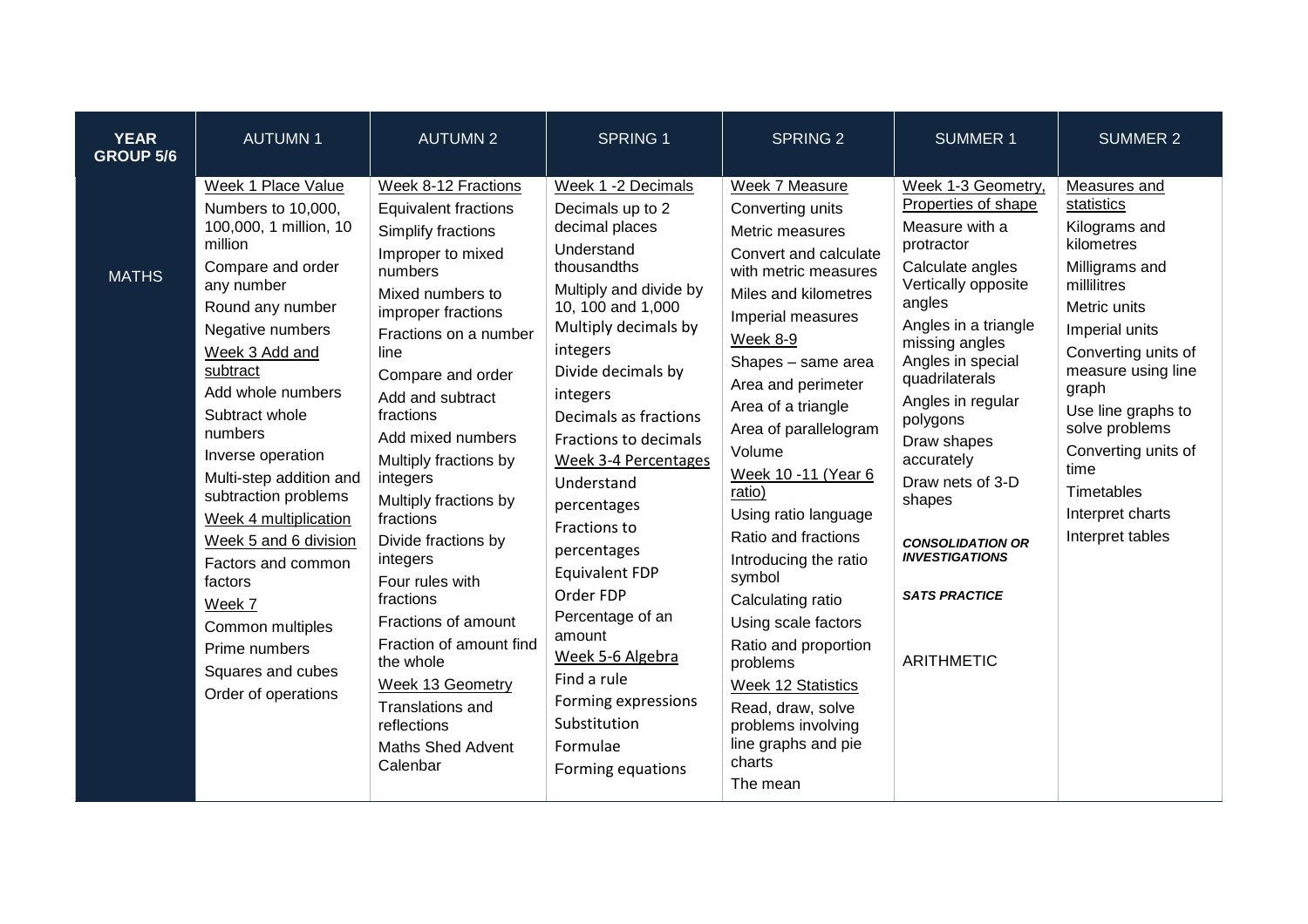| <b>YEAR</b><br><b>GROUP 5/6</b> | <b>AUTUMN1</b>                                                                                                                                                                                                | <b>AUTUMN 2</b>                                                                                                                                                                                                                                                                                                                                                                                                                                                                                                                                                                                                                                                                                                                                                                                                                                                       | <b>SPRING 1</b>                                                                                                 | <b>SPRING 2</b>                                                                                                                                                                                                                                                                                                                                                                                                                                | <b>SUMMER 1</b>                                                                                                                                                                                                                                                                                                                                                                                   | <b>SUMMER 2</b>                                                                                                                                                                                                                                                                                                                                                                                                                                                                                                                                                                                                     |
|---------------------------------|---------------------------------------------------------------------------------------------------------------------------------------------------------------------------------------------------------------|-----------------------------------------------------------------------------------------------------------------------------------------------------------------------------------------------------------------------------------------------------------------------------------------------------------------------------------------------------------------------------------------------------------------------------------------------------------------------------------------------------------------------------------------------------------------------------------------------------------------------------------------------------------------------------------------------------------------------------------------------------------------------------------------------------------------------------------------------------------------------|-----------------------------------------------------------------------------------------------------------------|------------------------------------------------------------------------------------------------------------------------------------------------------------------------------------------------------------------------------------------------------------------------------------------------------------------------------------------------------------------------------------------------------------------------------------------------|---------------------------------------------------------------------------------------------------------------------------------------------------------------------------------------------------------------------------------------------------------------------------------------------------------------------------------------------------------------------------------------------------|---------------------------------------------------------------------------------------------------------------------------------------------------------------------------------------------------------------------------------------------------------------------------------------------------------------------------------------------------------------------------------------------------------------------------------------------------------------------------------------------------------------------------------------------------------------------------------------------------------------------|
| <b>SCIENCE</b>                  | PROPERITIES AND CHANGES OF<br>MATERIALS (FOCUS - solids, liquids and<br>gases)<br>solution<br>sieving and evaporating<br>solution<br>sieving and evaporating<br>$\bullet$<br>where necessary<br>presentations | know that some materials will dissolve<br>in liquid to form a solution, and describe<br>how to recover a substance from a<br>use knowledge of solids, liquids and<br>gases to decide how mixtures might be<br>separated, including through filtering,<br>know that some materials will dissolve<br>in liquid to form a solution, and describe<br>how to recover a substance from a<br>use knowledge of solids, liquids and<br>gases to decide how mixtures might be<br>separated, including through filtering,<br>planning different types of scientific<br>enquiries to answer questions, including<br>recognising and controlling variables<br>reporting and presenting findings from<br>enquiries, including conclusions, causal<br>relationships and explanations of and a<br>degree of trust in results, in oral and<br>written forms such as displays and other | <b>LIGHT AND SIGHT</b><br>Pupils should be taught to:<br>straight lines<br>into the eye<br>to our eyes<br>them. | recognise that light appears to travel in<br>use the idea that light travels in straight<br>lines to explain that objects are seen<br>because they give out or reflect light<br>explain that we see things because light<br>travels from light sources to our eyes or<br>from light sources to objects and then<br>use the idea that light travels in straight<br>lines to explain why shadows have the<br>same shape as the objects that cast | LIVING THINGS AND THEIR HABITATS<br>ANIMALS INCLUDING HUMANS<br>Pupils should be taught to:<br>an insect and a bird<br>describe the life process of<br>animals.<br>classified into broad groups<br>characteristics and based on<br>characteristics.<br>develop to old age.<br>blood vessels and blood<br>recognise the impact of diet,<br>way their bodies function<br>animals, including humans. | describe the differences in the life<br>cycles of a mammal, an amphibian,<br>reproduction in some plants and<br>describe how living things are<br>according to common observable<br>similarities and differences, including<br>microorganisms, plants and animals<br>give reasons for classifying plants<br>and animals based on specific<br>describe the changes as humans<br>identify and name the main parts of<br>the human circulatory system, and<br>describe the functions of the heart,<br>exercise, drugs and lifestyle on the<br>describe the ways in which nutrients<br>and water are transported within |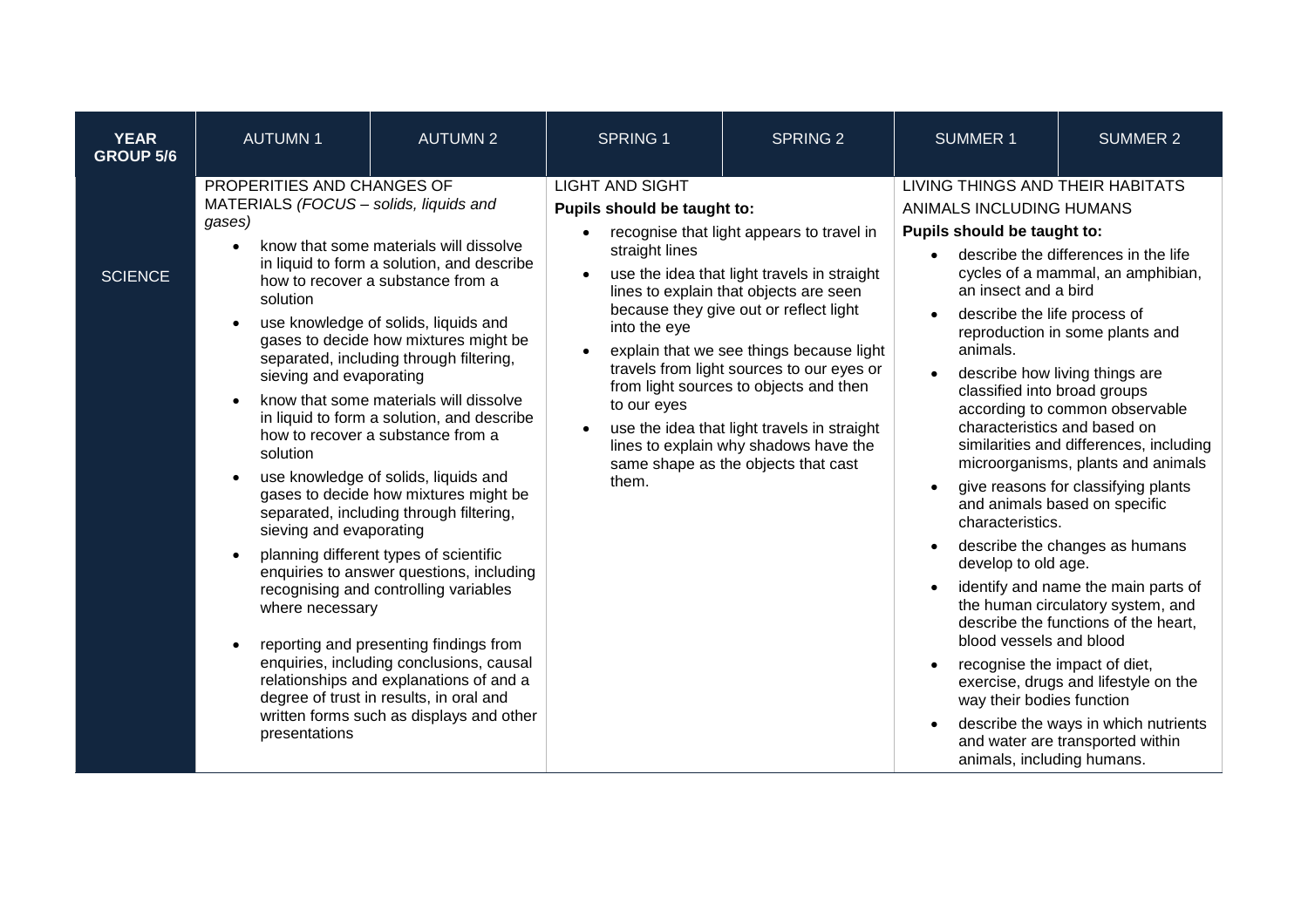| <b>YEAR</b><br><b>GROUP 5/6</b> | <b>AUTUMN1</b>                                                                                                                                                                                                                                                                                                                                                                                                                                                                                                                                                    | <b>AUTUMN 2</b> | <b>SPRING 1</b>                                                                                                                                                                                                                                                                                                                                                                                                                                                                                                                                                                                                                                                                                | <b>SPRING 2</b>                                                         | <b>SUMMER 1</b>                                                                                                                                                                                                                                                                                                                                                                                                                                                                                                                                                                      | <b>SUMMER 2</b>                                                                                                                                                                                                                                         |
|---------------------------------|-------------------------------------------------------------------------------------------------------------------------------------------------------------------------------------------------------------------------------------------------------------------------------------------------------------------------------------------------------------------------------------------------------------------------------------------------------------------------------------------------------------------------------------------------------------------|-----------------|------------------------------------------------------------------------------------------------------------------------------------------------------------------------------------------------------------------------------------------------------------------------------------------------------------------------------------------------------------------------------------------------------------------------------------------------------------------------------------------------------------------------------------------------------------------------------------------------------------------------------------------------------------------------------------------------|-------------------------------------------------------------------------|--------------------------------------------------------------------------------------------------------------------------------------------------------------------------------------------------------------------------------------------------------------------------------------------------------------------------------------------------------------------------------------------------------------------------------------------------------------------------------------------------------------------------------------------------------------------------------------|---------------------------------------------------------------------------------------------------------------------------------------------------------------------------------------------------------------------------------------------------------|
| <b>HISTORY</b>                  | <b>Pupils should:</b><br>construct informed responses that involve<br>thoughtful selection and organisation of relevant<br>historical information. They should understand<br>how our knowledge of the past is constructed<br>from a range of sources.<br><b>Black History Month (October)</b><br>Teach children about influential and well-known<br>people from BAME backgrounds and the history<br>of black oppression. Research and record<br>information about people from:<br>popular culture<br>politics (Martin Luther King and Nelson<br>Mandela)<br>sport |                 | <b>Pupils should:</b><br>continue to develop a chronologically secure<br>knowledge and understanding of British, local<br>and world history, establishing clear narratives<br>within and across the periods they study. They<br>should note connections, contrasts and trends<br>over time and develop the appropriate use of<br>historical terms.<br>Pupils should be taught about:<br>Ancient Greece - a study of Greek life and<br>achievements and their influence on the<br>western world<br>Who Were the Ancient Greeks?<br>Alexander the Great<br><b>Ancient Greek Democracy</b><br>Gods and goddesses and their<br>Everyday life<br>Significant people, thinkers and<br>mathematicians | Expansion of Greek Empire under<br>significance in religion and culture | All pupils should:<br>know and understand the history of these<br>islands as a coherent, chronological<br>narrative, from the earliest times to the<br>this nation and how Britain has influenced<br>and been influenced by the wider world<br>Pupils should be taught about:<br>a study of an aspect or theme in British<br>history that extends pupils' chronological<br>knowledge beyond 1066<br>Learn about:<br>Victorian Era<br>$\bullet$<br>inventors<br>Royal family<br>$\bullet$<br>Everyday life<br>$\bullet$<br>A local history study (Summer 2)<br>using archive material | present day: how people's lives have shaped<br>Industrial revolution – inventions and<br>• a study of an aspect of history or a<br>site dating from a period beyond<br>1066 that is significant in the locality<br>- focus on the history of the school |
|                                 |                                                                                                                                                                                                                                                                                                                                                                                                                                                                                                                                                                   |                 |                                                                                                                                                                                                                                                                                                                                                                                                                                                                                                                                                                                                                                                                                                |                                                                         |                                                                                                                                                                                                                                                                                                                                                                                                                                                                                                                                                                                      |                                                                                                                                                                                                                                                         |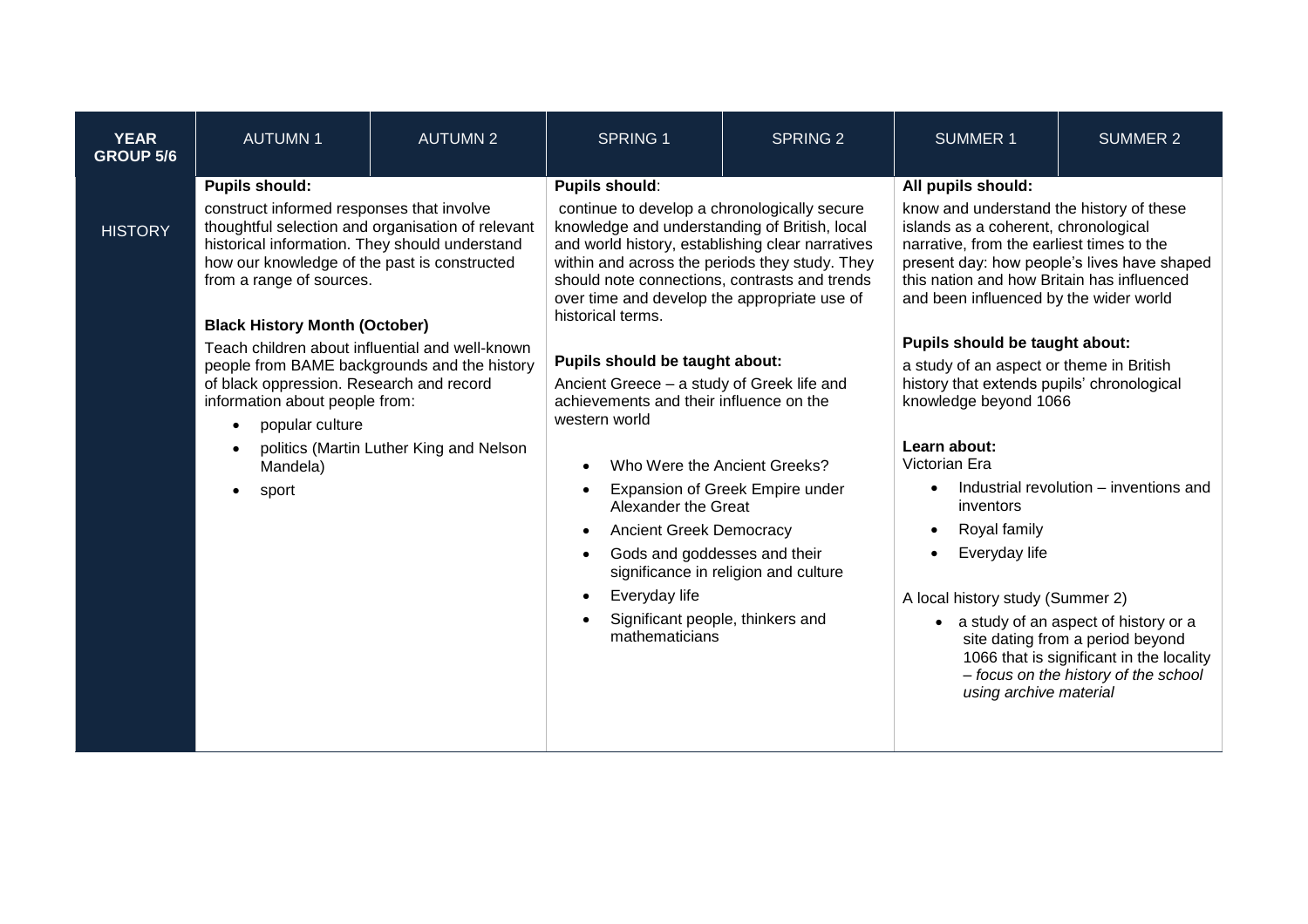| <b>YEAR</b><br><b>GROUP 5/6</b> | <b>AUTUMN1</b>                                                                                                                                                                                                                                                        | <b>AUTUMN 2</b>                                                                                                                                                                                                                                                                                                                                                                                                                                                                                                                                                                                                                                                                                                                                                                                                                                  | <b>SPRING 1</b>                                                                                                                            | <b>SPRING 2</b>                                                                                                                                                                                                                                                                     | <b>SUMMER 1</b>                                                                                                                                                                                                                                                                                                                                                                                                                                             | <b>SUMMER 2</b>                                                                                                                                                                                                                        |
|---------------------------------|-----------------------------------------------------------------------------------------------------------------------------------------------------------------------------------------------------------------------------------------------------------------------|--------------------------------------------------------------------------------------------------------------------------------------------------------------------------------------------------------------------------------------------------------------------------------------------------------------------------------------------------------------------------------------------------------------------------------------------------------------------------------------------------------------------------------------------------------------------------------------------------------------------------------------------------------------------------------------------------------------------------------------------------------------------------------------------------------------------------------------------------|--------------------------------------------------------------------------------------------------------------------------------------------|-------------------------------------------------------------------------------------------------------------------------------------------------------------------------------------------------------------------------------------------------------------------------------------|-------------------------------------------------------------------------------------------------------------------------------------------------------------------------------------------------------------------------------------------------------------------------------------------------------------------------------------------------------------------------------------------------------------------------------------------------------------|----------------------------------------------------------------------------------------------------------------------------------------------------------------------------------------------------------------------------------------|
| <b>GEOGRAPHY</b>                | Pupils should<br>extend their knowledge and<br>within North or South America<br>describe and understand key aspects of:<br>$\bullet$<br>Learn about:<br>middle and lower course.<br>$\bullet$<br>arch, stack and stump<br>Ring of Fire - tectonic plates<br>$\bullet$ | understanding beyond the local area to<br>include the United Kingdom and<br>Europe, North and South America.<br>understand geographical similarities<br>and differences through the study of<br>human and physical geography of a<br>region of the United Kingdom, a region<br>in a European country, and a region<br>identify the position and significance of<br>latitude, longitude, Equator, Northern<br>Hemisphere, Southern Hemisphere,<br>the Tropics of Cancer and Capricorn,<br>Arctic and Antarctic Circle, the<br>Prime/Greenwich Meridian and time<br>zones (including day and night)<br>physical geography, including: climate<br>zones, biomes and vegetation belts,<br>rivers, mountains, volcanoes and<br>earthquakes, and the water cycle<br>• journey of river and features of upper,<br>coastal features e.g. headland, spit, | Pupils should:<br>within North or South America<br>Learn about:<br>where Greece is<br>$\bullet$<br>importance of trade routes<br>the Great | understand geographical similarities<br>and differences through the study of<br>human and physical geography of a<br>region of the United Kingdom, a region<br>in a European country, and a region<br>similarities and differences of states<br>expansion of Empire under Alexander | <b>Link to Local Study in History</b><br>Pupils should:<br>digital technologies.<br>Learn about:<br>The history of the village<br>cider making<br>brick works<br>school since 1871<br>church<br>use the eight points of a compass, four and<br>six-figure grid references, symbols and key<br>(including the use of Ordnance Survey<br>maps) to build their knowledge of the United<br>Kingdom and the wider world<br>(plot features/habitats) orienteering | use fieldwork to observe, measure,<br>record and present the human and<br>physical features in the local area<br>using a range of methods, including<br>sketch maps, plans and graphs, and<br>local historic buildings e.g. guildhall, |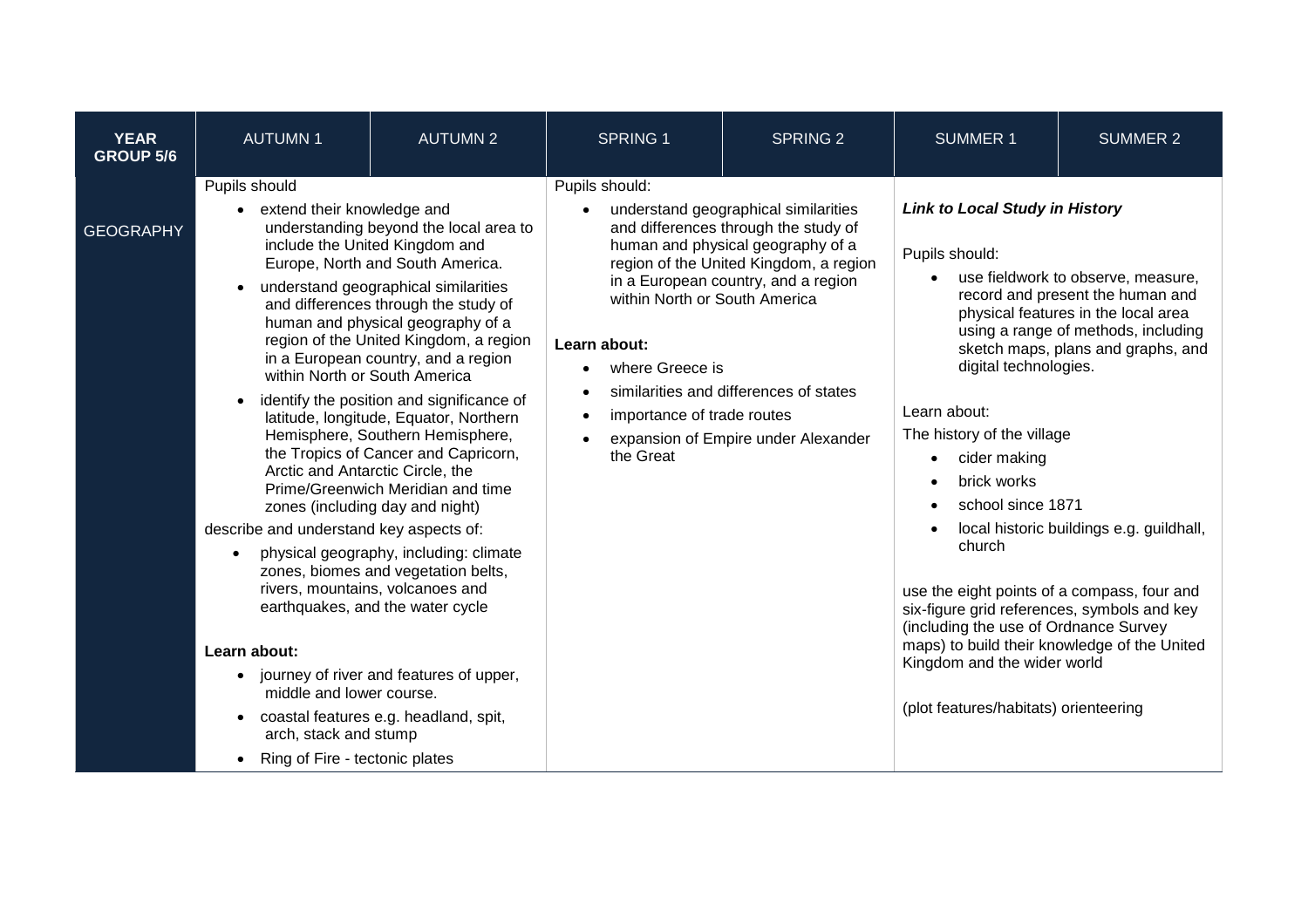| <b>YEAR</b><br><b>GROUP 5/6</b> | <b>AUTUMN1</b>                                                                                                                                                                                                                                                                                                                                                                                                                                                                                                                                                                                                                                                                                   | <b>AUTUMN 2</b> | <b>SPRING 1</b>                                                                                                                                                                                                                                                                                                  | <b>SPRING 2</b> | <b>SUMMER 1</b>                                                                                                                                                                                                                                                                                                                               | <b>SUMMER 2</b> |
|---------------------------------|--------------------------------------------------------------------------------------------------------------------------------------------------------------------------------------------------------------------------------------------------------------------------------------------------------------------------------------------------------------------------------------------------------------------------------------------------------------------------------------------------------------------------------------------------------------------------------------------------------------------------------------------------------------------------------------------------|-----------------|------------------------------------------------------------------------------------------------------------------------------------------------------------------------------------------------------------------------------------------------------------------------------------------------------------------|-----------------|-----------------------------------------------------------------------------------------------------------------------------------------------------------------------------------------------------------------------------------------------------------------------------------------------------------------------------------------------|-----------------|
| ART&<br><b>DESIGN</b>           | To improve their mastery of art and design<br>techniques, including drawing, painting and<br>sculpture with a range of materials [for<br>example, pencil, charcoal, paint, clay]<br>Use of mixed media to make pictures and<br>collages<br>underwater picture<br>Remembrance pictures (sliced and<br>completed)<br>Sea creatures - Wax resist, printing and<br>sewing<br>DT: Design and make coastline using clay<br>Georgia O'Keefe (large flowers)<br>Chuck Close (Nelson Mandela art work)                                                                                                                                                                                                    |                 | <b>DRAWING &amp;PAINTING</b><br>Become proficient in drawing, painting,<br>sculpture and other art, craft and design<br>techniques<br>Proportions of body - Greek gods and<br>goddesses<br>Proportions of face - Zeus<br>amphora jars from clay<br>DT: measure, cut and join balsa wood to make<br>Pandora's Box |                 | <b>DESIGN FOCUS - William Morris</b><br>Evaluate and analyse creative works<br>using the language of art, craft and<br>design<br>Know about great artists, craft makers<br>and designers, and understand the<br>historical and cultural development of<br>their art forms.<br>Create and print patterns based on designs<br>by William Morris |                 |
|                                 |                                                                                                                                                                                                                                                                                                                                                                                                                                                                                                                                                                                                                                                                                                  |                 |                                                                                                                                                                                                                                                                                                                  |                 | Victorian Dress (V and A Museum)                                                                                                                                                                                                                                                                                                              |                 |
| <b>MUSIC</b>                    | Pupils should be taught to:<br>play and perform in solo and ensemble contexts, using their voices and playing musical instruments with increasing accuracy, fluency,<br>$\bullet$<br>control and expression<br>improvise and compose music for a range of purposes using the inter-related dimensions of music<br>$\bullet$<br>listen with attention to detail and recall sounds with increasing aural memory<br>$\bullet$<br>use and understand staff and other musical notations<br>appreciate and understand a wide range of high-quality live and recorded music drawn from different traditions and from great composers and<br>musicians develop an understanding of the history of music. |                 |                                                                                                                                                                                                                                                                                                                  |                 |                                                                                                                                                                                                                                                                                                                                               |                 |
|                                 | Children learn to play tunes on recorder<br>Christmas carols and songs old and new                                                                                                                                                                                                                                                                                                                                                                                                                                                                                                                                                                                                               |                 | Children learn more about musical notation and<br>staves<br>Compose and play simple tunes to accompany<br>drama (script for Daedalus and Icarus)                                                                                                                                                                 |                 | Children listen and respond to great<br>composers - link to History topic Victorians:<br><b>Edward Elgar</b><br>$\bullet$<br>Vaughn Williams<br>Royal Albert Hall was built in 1878                                                                                                                                                           |                 |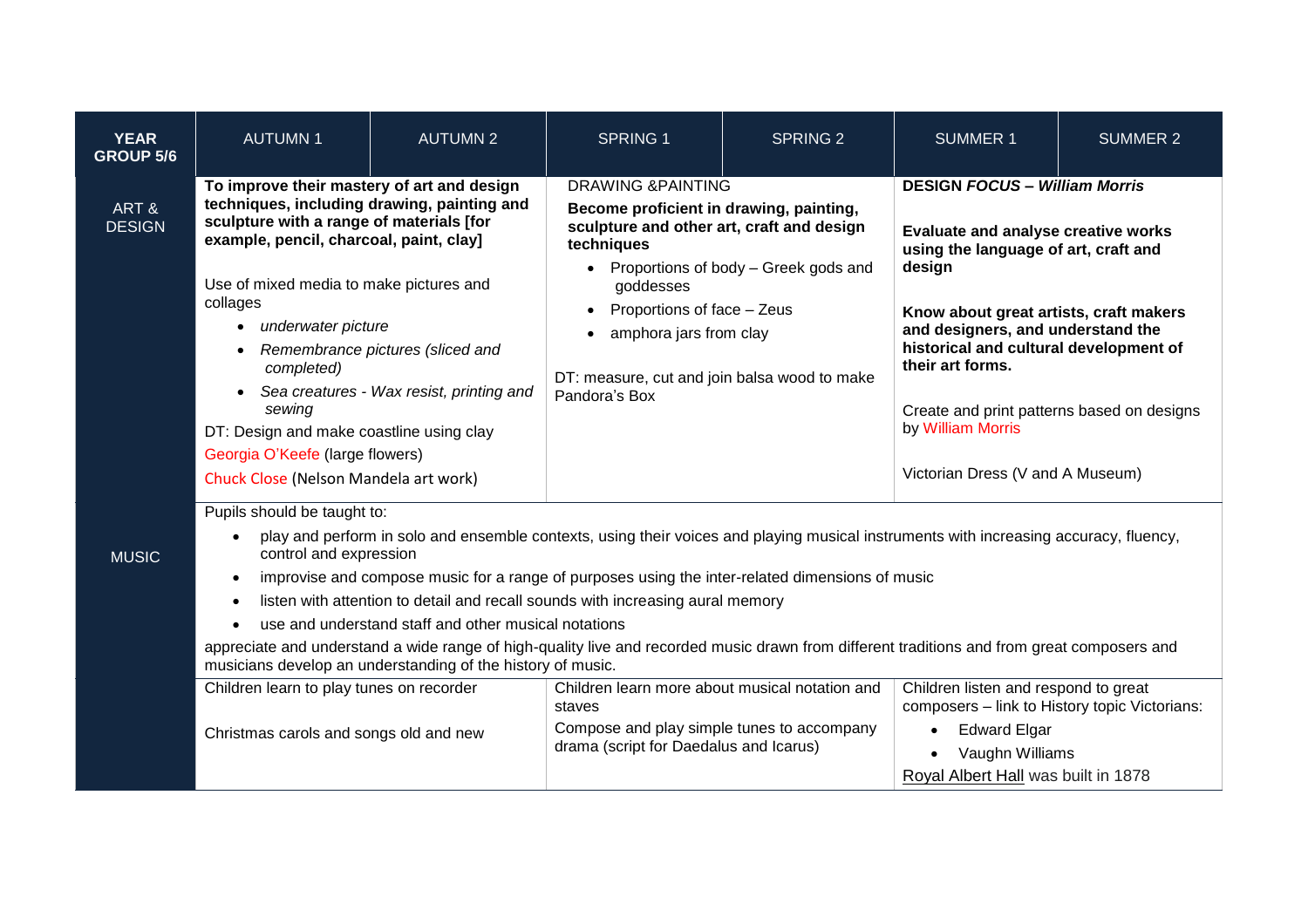| <b>YEAR</b><br><b>GROUP 5/6</b> | <b>AUTUMN1</b>                                                                                                                                                                                                                                                                                                                                                                                                                                                | <b>AUTUMN 2</b>                                                                                                                                            | <b>SPRING 1</b>                                                                                                                                                                                                                                                                                                                                                           | SPRING 2 | <b>SUMMER 1</b>                                       | <b>SUMMER 2</b>                                                                                                                                                                                                              |
|---------------------------------|---------------------------------------------------------------------------------------------------------------------------------------------------------------------------------------------------------------------------------------------------------------------------------------------------------------------------------------------------------------------------------------------------------------------------------------------------------------|------------------------------------------------------------------------------------------------------------------------------------------------------------|---------------------------------------------------------------------------------------------------------------------------------------------------------------------------------------------------------------------------------------------------------------------------------------------------------------------------------------------------------------------------|----------|-------------------------------------------------------|------------------------------------------------------------------------------------------------------------------------------------------------------------------------------------------------------------------------------|
| <b>COMPUTING</b>                | Are responsible, competent, confident<br>$\bullet$<br>and creative users of information and<br>communication technology.<br>Can select, use and combine a variety<br>of software (including internet services)<br>on a range of digital devices to design<br>and create a range of programs,<br>systems and content that accomplish<br>given goals, including collecting,<br>analysing, evaluating and presenting<br>data and information<br>General research |                                                                                                                                                            | Can evaluate and apply information<br>$\bullet$<br>technology, including new or unfamiliar<br>technologies, analytically to solve<br>problems<br>Become familiar with Apps e.g.<br>Use Book Creator to retell Aesop's Fable -<br>insert photos of drawings and add text. Share<br>with younger children<br>Use Movie Maker to film drama/animation<br>based on Greek Myth |          | algorithms and programs<br>physical systems<br>Coding | Can use logical reasoning to explain<br>how some simple algorithms work<br>and to detect and correct errors in<br>Design, write and debug programs<br>that accomplish specific goals,<br>including controlling or simulating |
|                                 | and responsibly; recognise<br>Internet safety                                                                                                                                                                                                                                                                                                                                                                                                                 | Can use technology safely, respectfully<br>acceptable/unacceptable behaviour;<br>identify a range of ways to report<br>concerns about content and contact. |                                                                                                                                                                                                                                                                                                                                                                           |          |                                                       |                                                                                                                                                                                                                              |